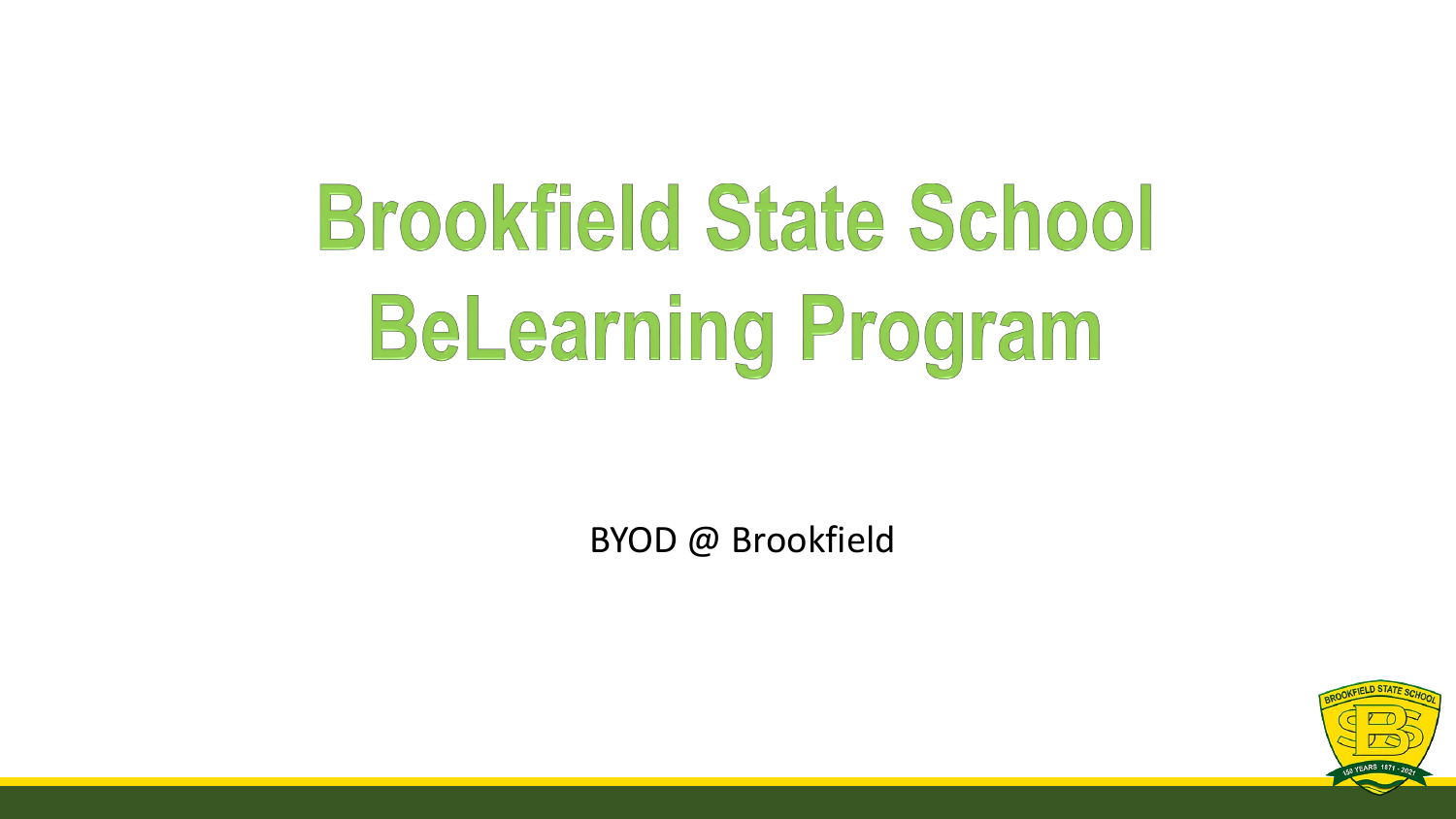## BeLearning Vision

- *To provide students with digitally rich 21st century learning environments that allow them to inquire, analyse, communicate and create within a personalised learning program.*
- *To provide best practice teaching that enables, enhances and transforms student learning and outcomes through ICT.*

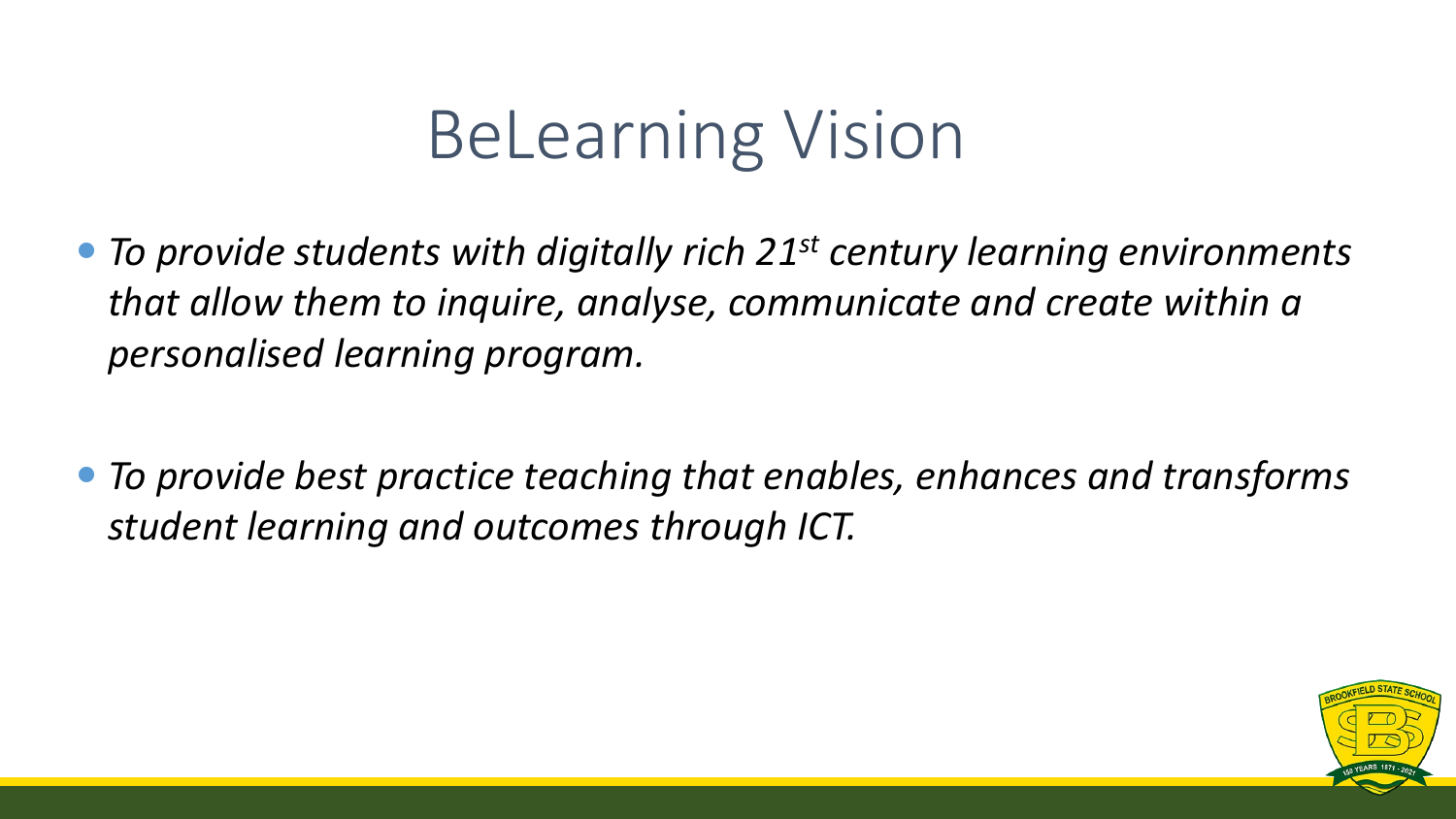#### A contemporary effective learner

Contemporary learners demand seamless access between school, work, home and play They work digitally in ways that pervade and impact on every aspect of their schooling and use personalised pathways to learning success.



#### We are not alone…

- We are not the only school in Australia implementing BYOD.
- Most schools have either already implemented BYOD in some format, or building their infrastructure to support the implementation in the coming years.
- Digital Technologies and Design and Technologies being implemented
- ICT cross curricular priorities increasing focus in schools

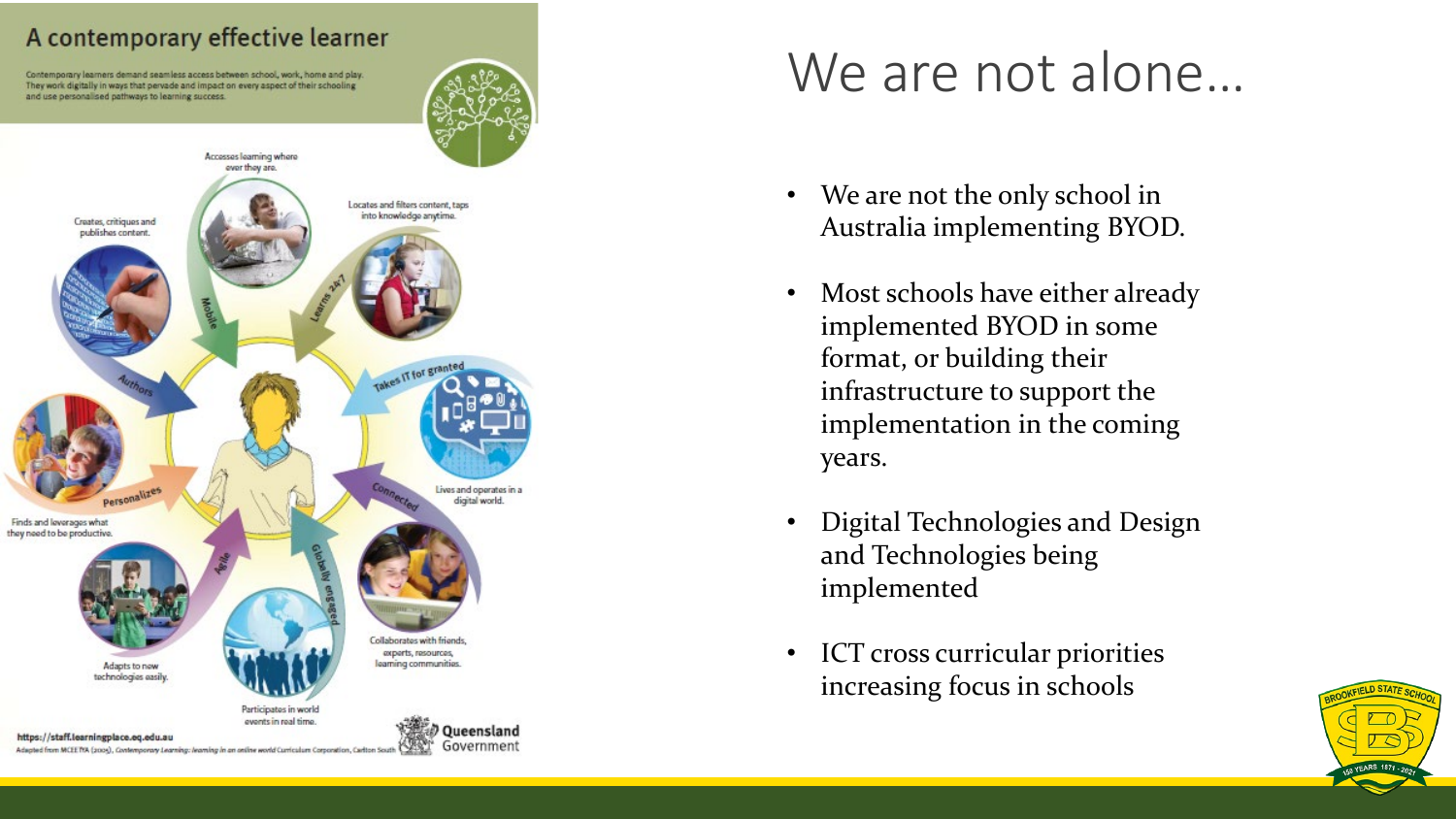## Overview of Presentation

- •Why consider BYOD
- •How does BYOD work?
- •Student and Parent responsibilities

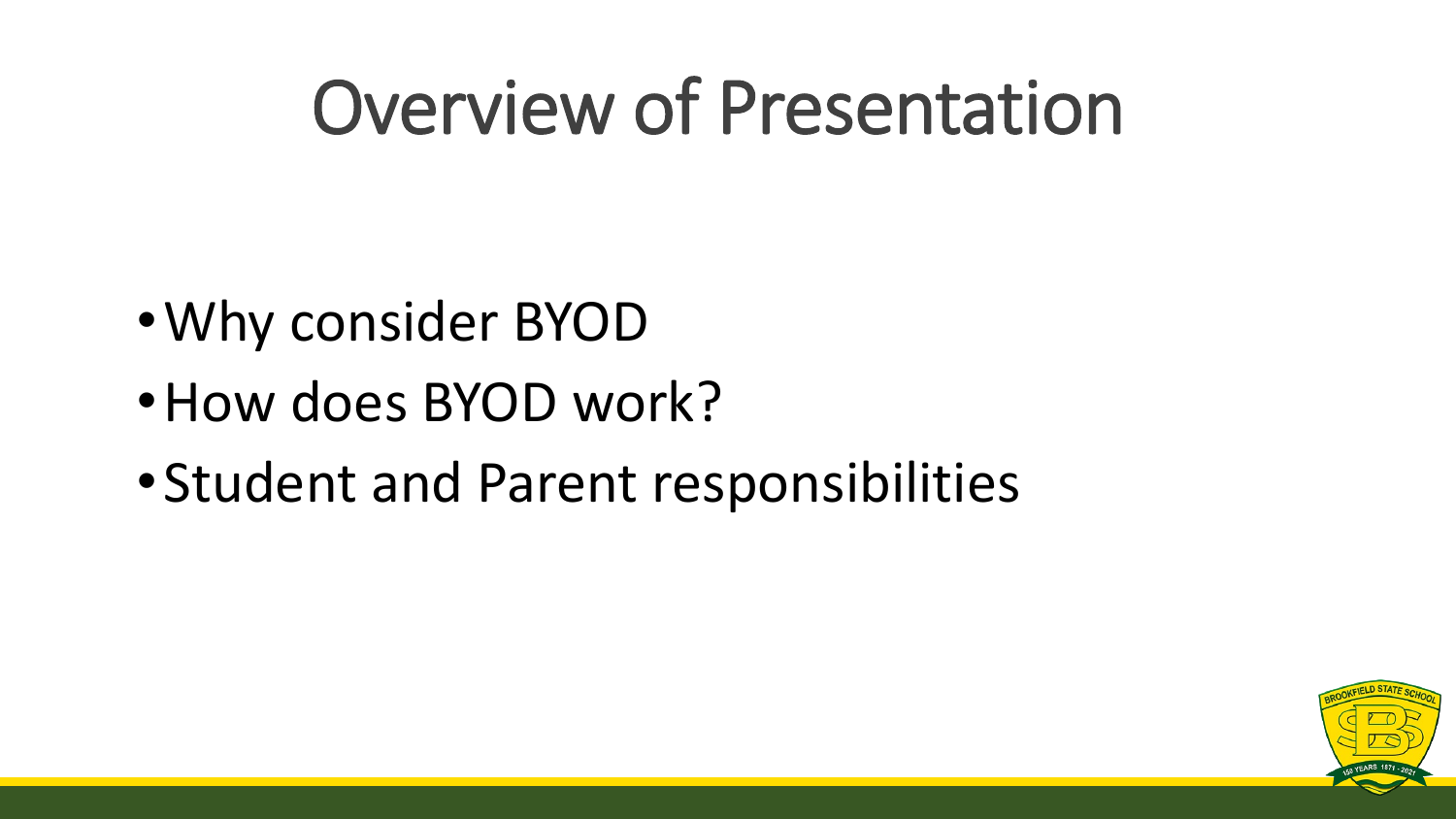# What is BYOD? (Bring your own device)

- BYOD is a term used to describe digital ownership where students use privately owned devices to access the departments ICT network.
- We use windows 10 based laptops that meets our minimum specification requirements.

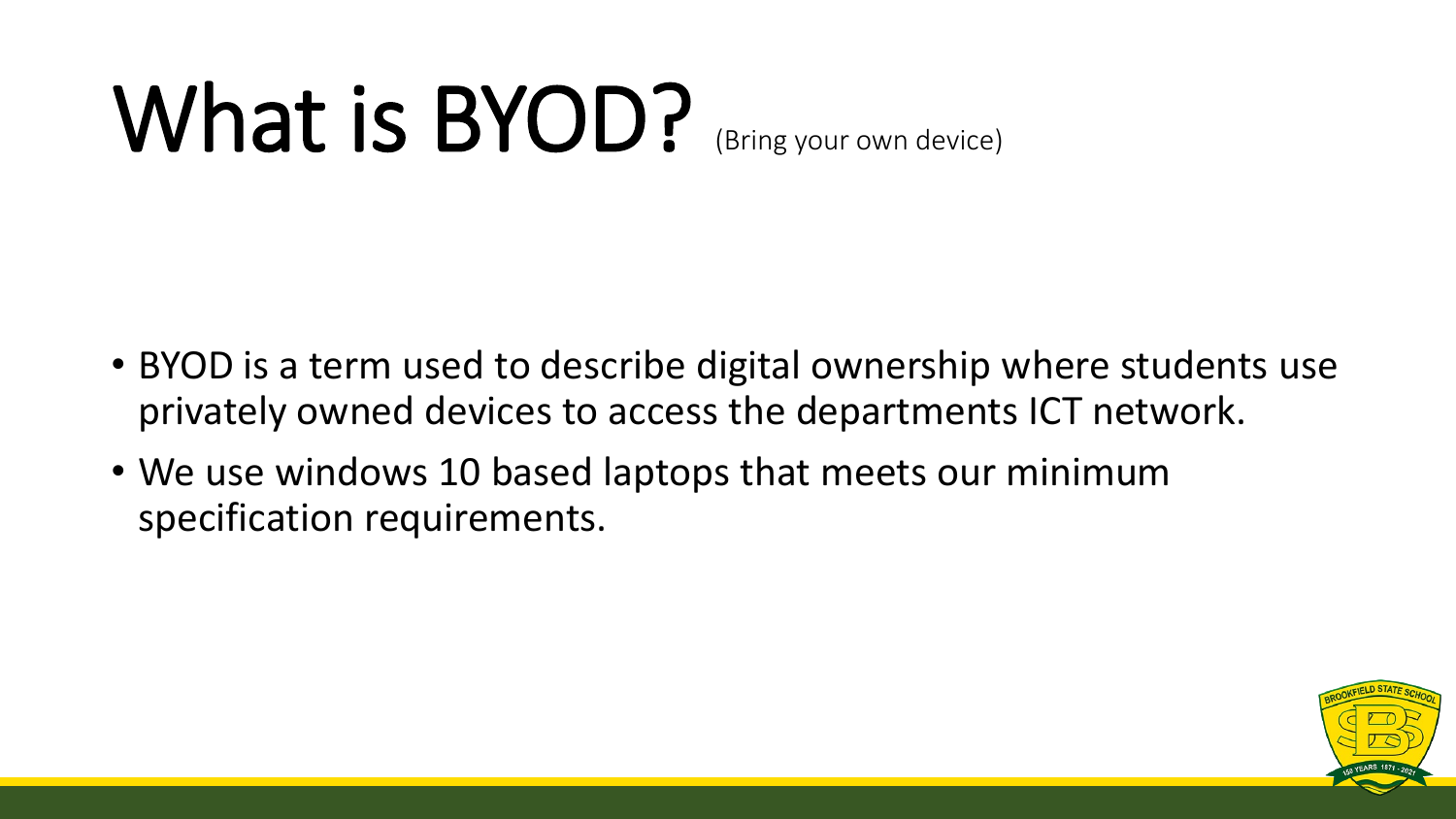## Why BYOD?

.

85% of all jobs 2030 have not been invented yet

- •Developing 21<sup>st</sup> Century Skills
- •Almost all jobs use computers to some capacity
- •Best facilitates the development of knowledge and **skills necessary for the 21st century workforce**, including digital-age literacy, innovative and creative thinking, effective communication and high productivity

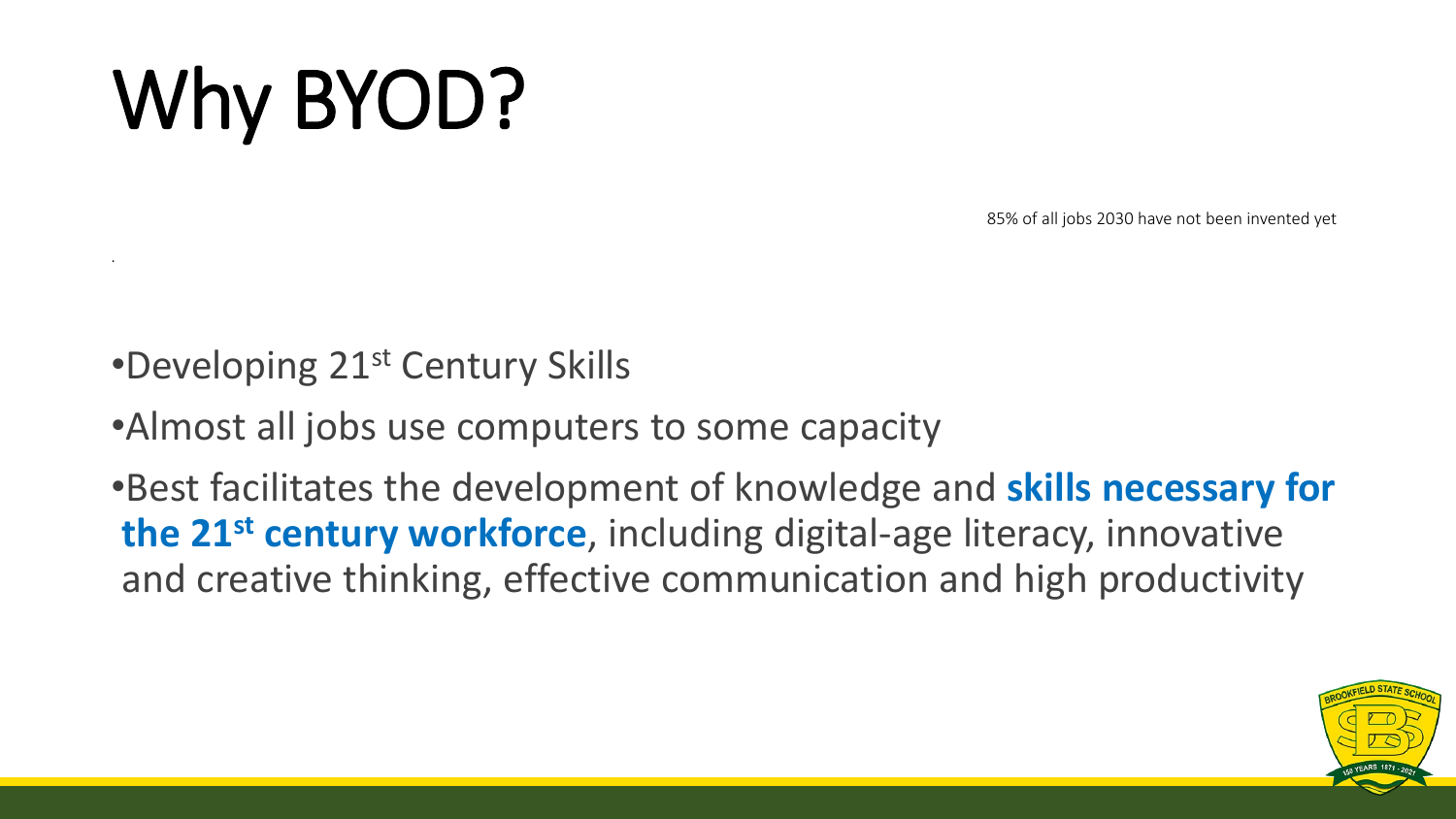#### 21st century skills

Government

Preparing students for a changing world



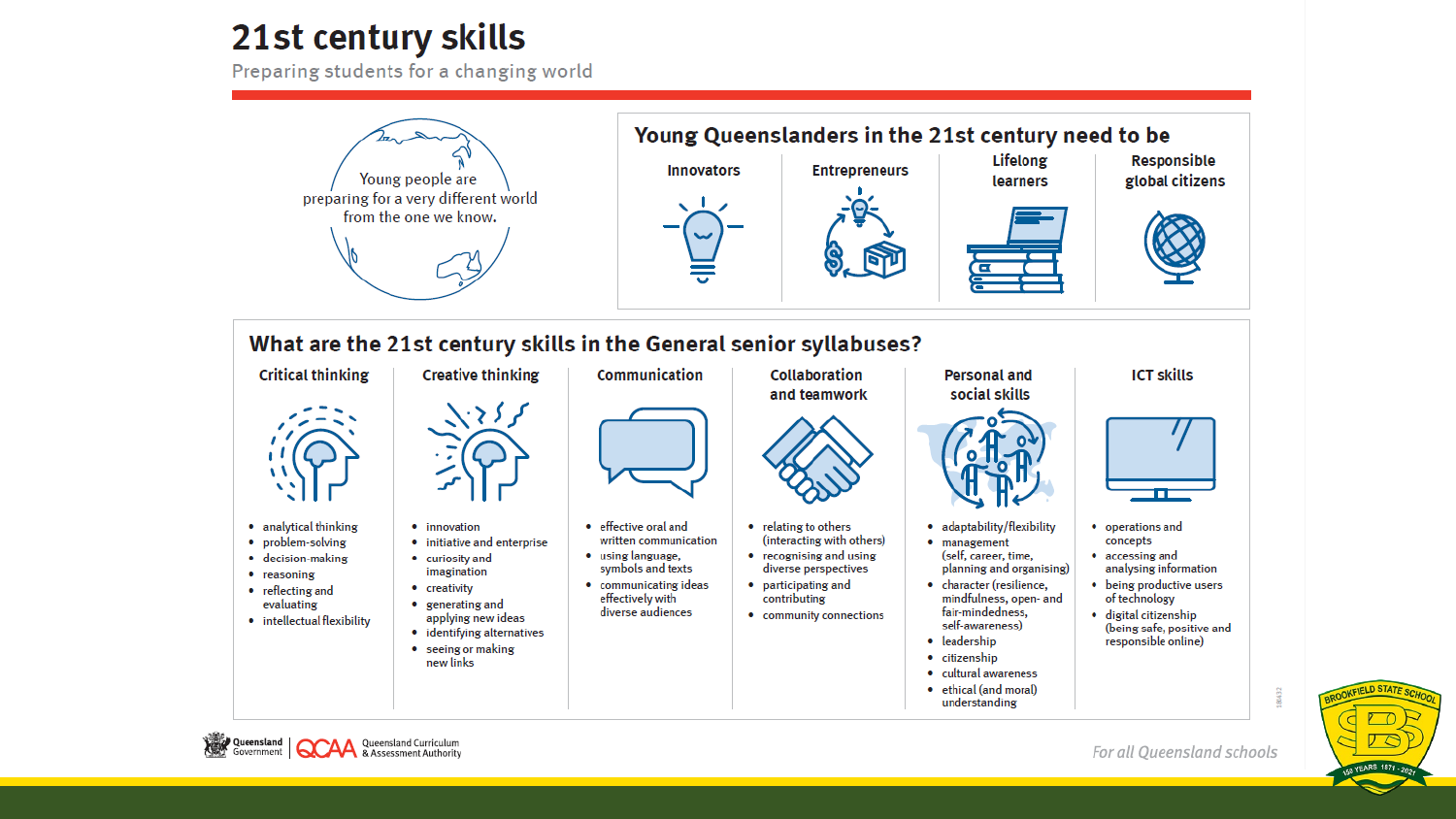# A BYOD program promotes:

- •**Easy** and **instant** access to ICT for lessons and curriculum content
- •**personalisation** of student learning and **improved participation** through access to rich learning resources as well as assistive text
- •**continuous access** to educational materials allowing learning efficiency to happen anywhere, anytime
- •**engaging, interactive environment** for learning and receiving feedback
- •a simple yet sophisticated text, audio and video-based communication facilities for **collaboration with peers and teachers**.
- •Responsible digital citizenship and netiquette
- •Building of **digital literacy and ICT general capabilities**
- •Creation of digital media not just consumers

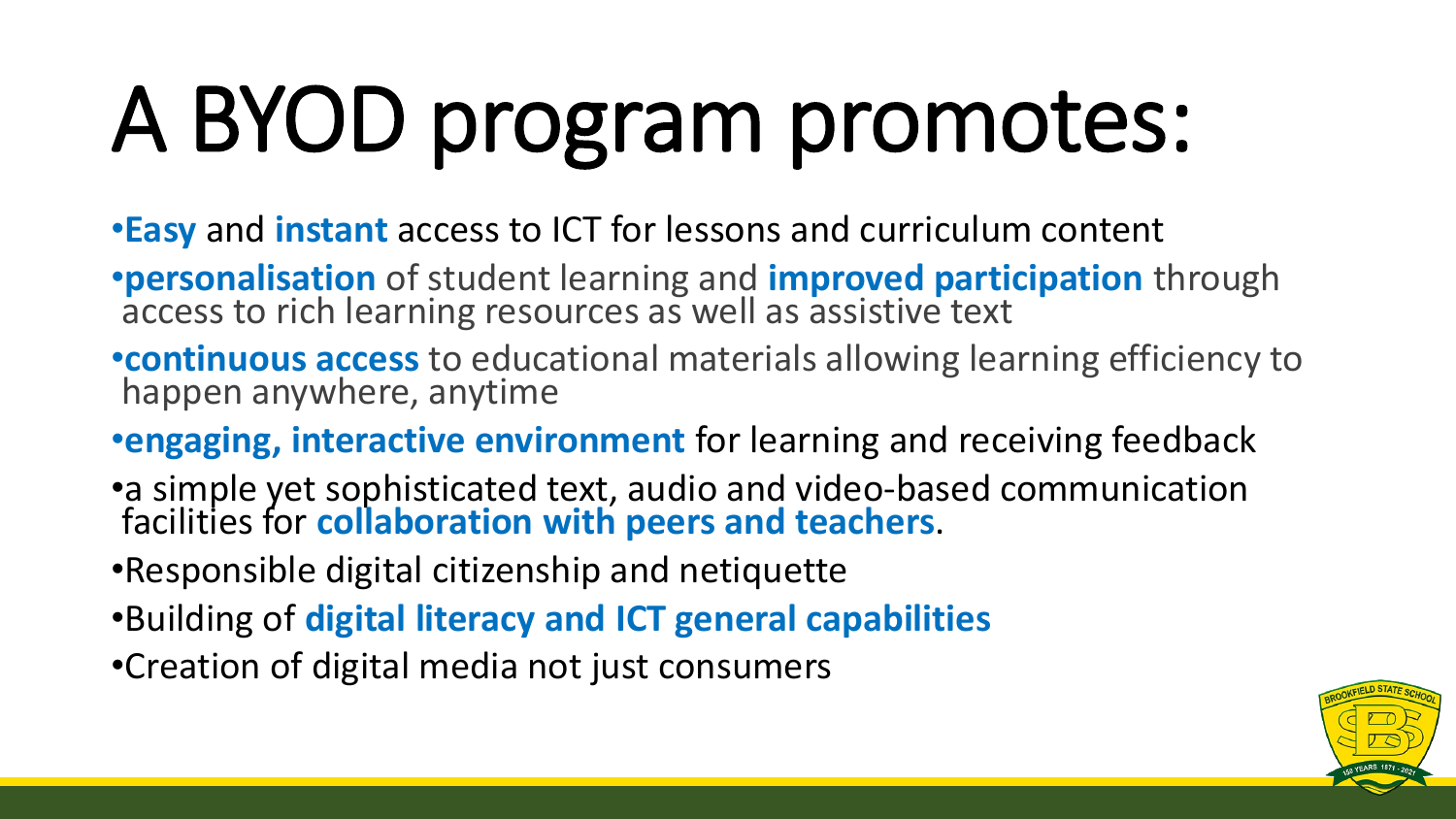# How does BYOD work?

- •Devices **do NOT replace** explicit teaching but will be used to deliver learning experiences, consolidate topics and provide opportunities for students to show their knowledge in engaging and creative ways
- Students will still be doing daily activities that involve text books and exercise books.
- They **will NOT be on their screens all day**.

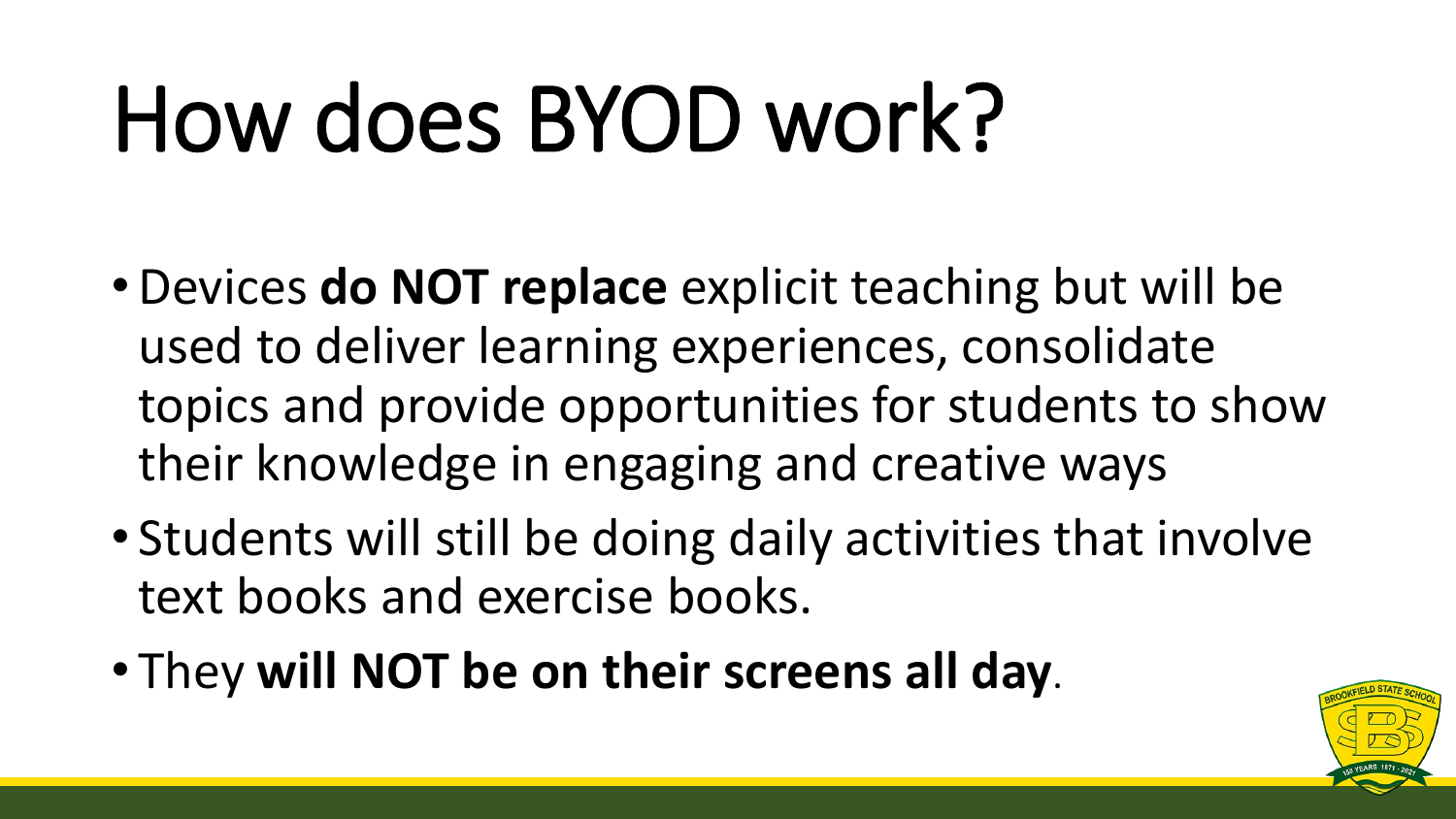# How does BYOD work?

• Students will be using the devices instructed by the teachers to access learning activities and resources through a variety of apps and websites



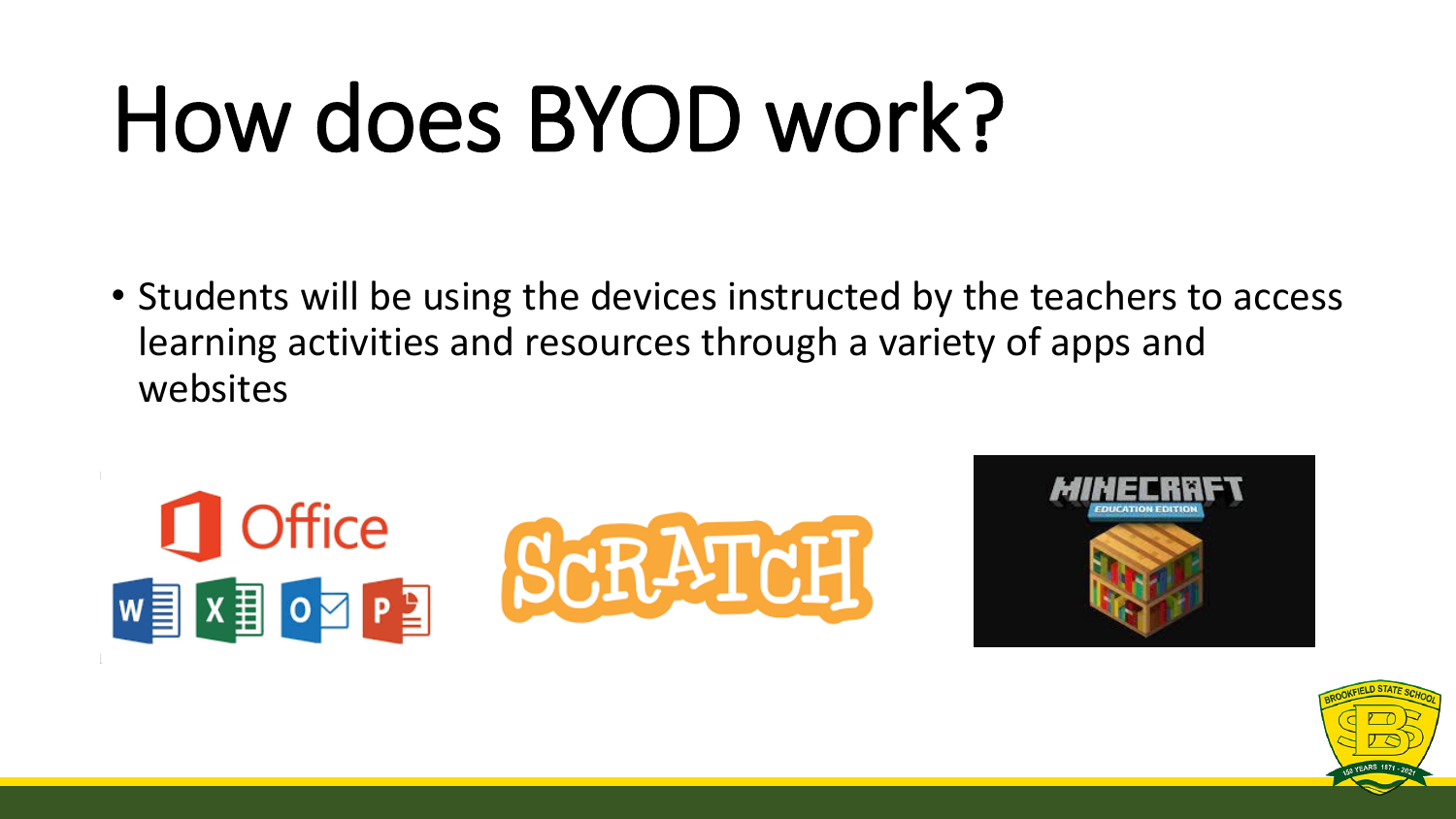### What devices are used?

| <b>Year Level</b> | <b>Device Required</b>                           | <b>Hardware Specifications</b>                                                                                                                                                                                                       |
|-------------------|--------------------------------------------------|--------------------------------------------------------------------------------------------------------------------------------------------------------------------------------------------------------------------------------------|
|                   | <b>Windows Device</b>                            | <b>Minimum Specifications:</b><br><b>Operating System: Windows 10 Home</b><br><b>Processor:</b> Intel Core M or i3 2.0ghz Dual Core<br>Memory: 4gb RAM<br>Storage: 64GB                                                              |
| Year <sub>3</sub> | Tablet with keyboard<br>OR<br>Lightweight laptop | Screen size: 10"<br><b>Preferred Specifications (longevity):</b><br><b>Operating System: Windows 10 Home</b><br><b>Processor:</b> Intel Core i5 2.0ghz Quad Core<br><b>Memory: 8gb RAM</b><br>Storage: 128gb SSD<br>Screen size: 10" |

*In addition to the minimum specifications, we STRONGLY ENCOURAGE the inclusion of a camera, keyboard AND a protective case or sleeve for the device.*

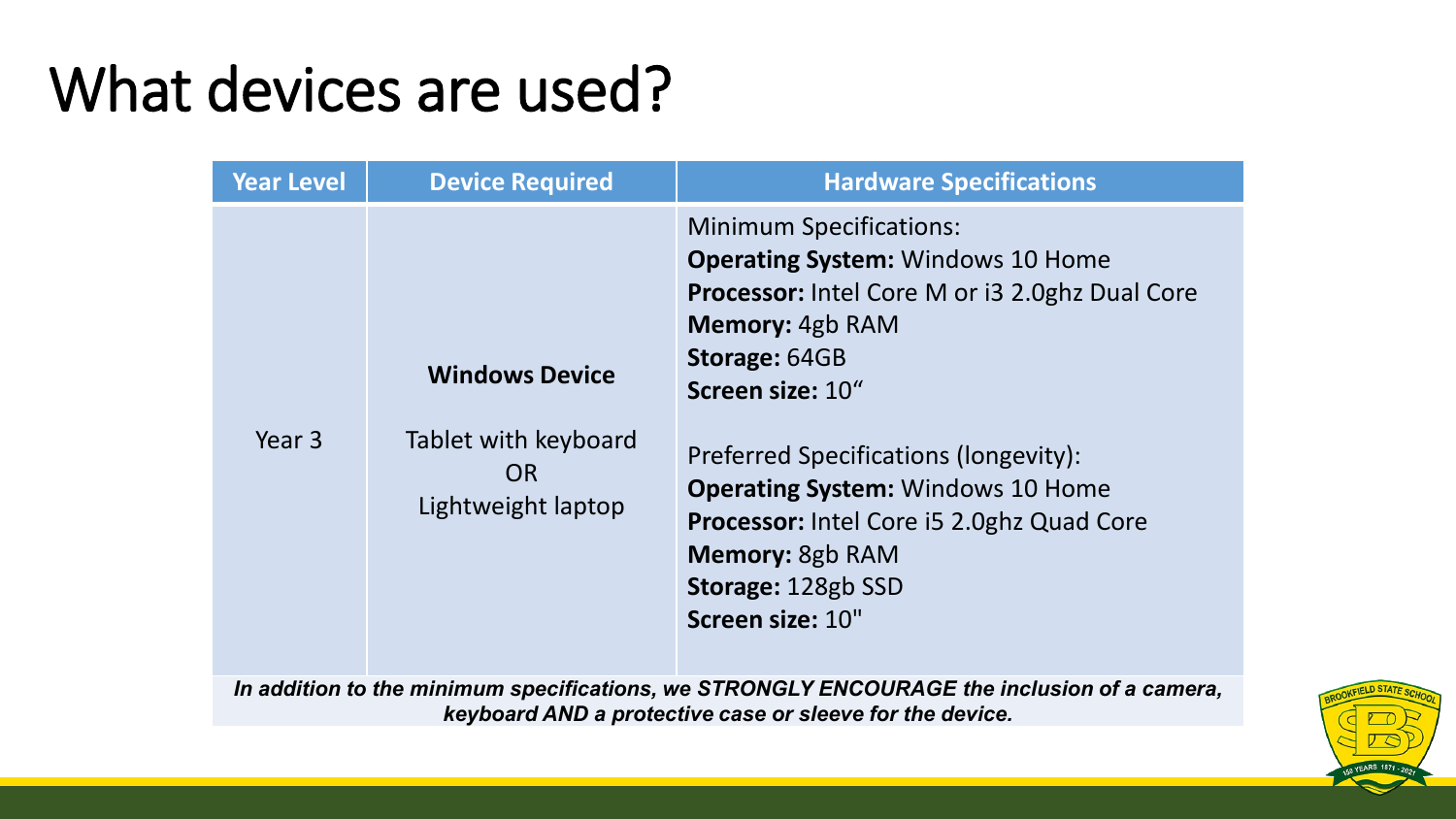### What about apps and programs?

*Microsoft Office Suite*

**Cost: FREE for Education Queensland students**

#### Download, install **[Office 365](http://portal.office.com/) using your child's EQ username and password**

Student email addresses and passwords are being provided to individual students to bring home to assist with installation of Microsoft Office.

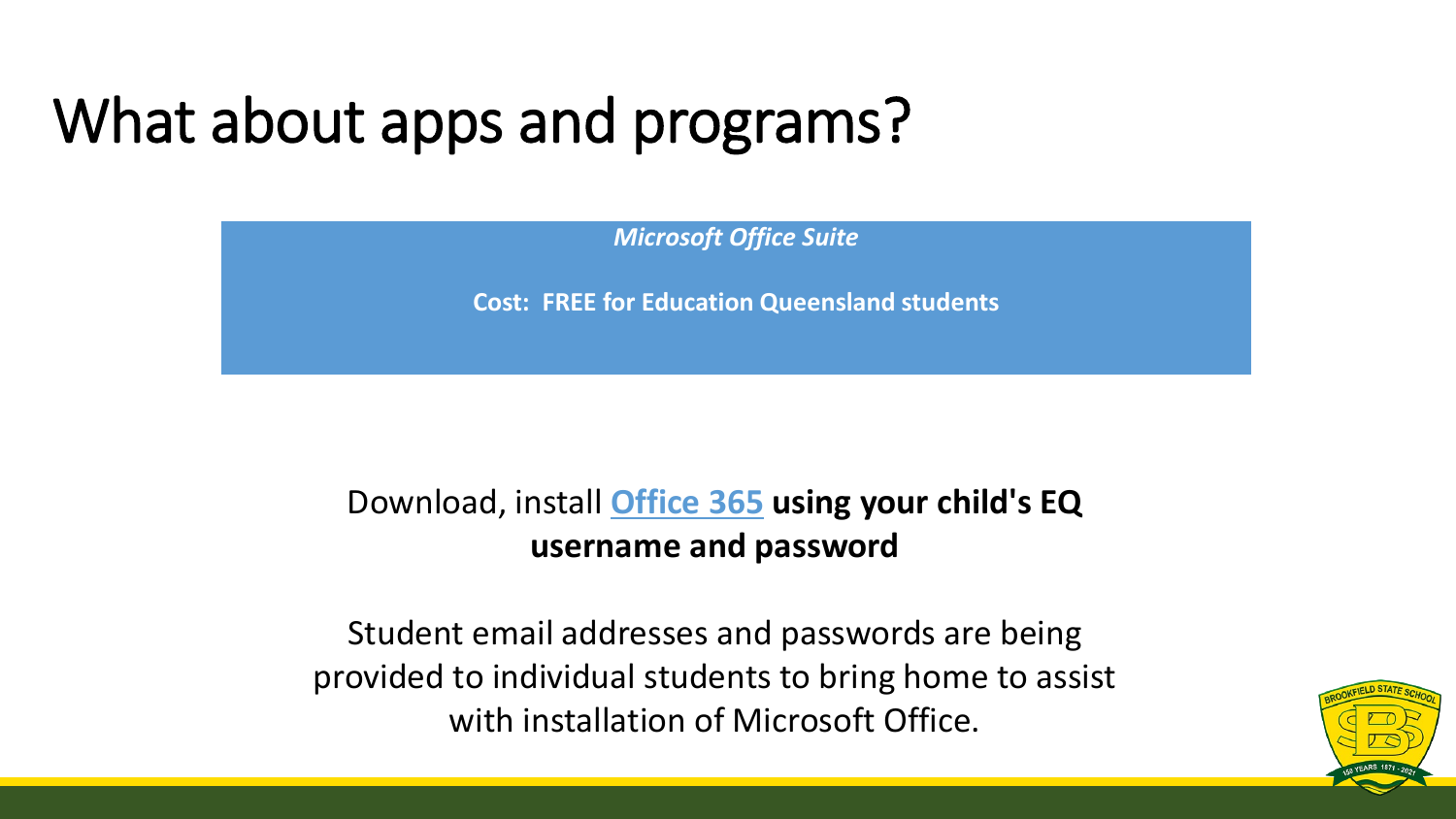**What about security, theft and damage to the physical device?**

- •Devices will be the **responsibility of the student**. The school will accept no responsibility for the security or safety of the device.
- •Devices will be **stored in classrooms** during class time and at break time.
- •Parents are advised to review their **insurance policies** to ensure that BYOD devices are covered outside the home, and to provide a **suitable protective case/bag** for the device.

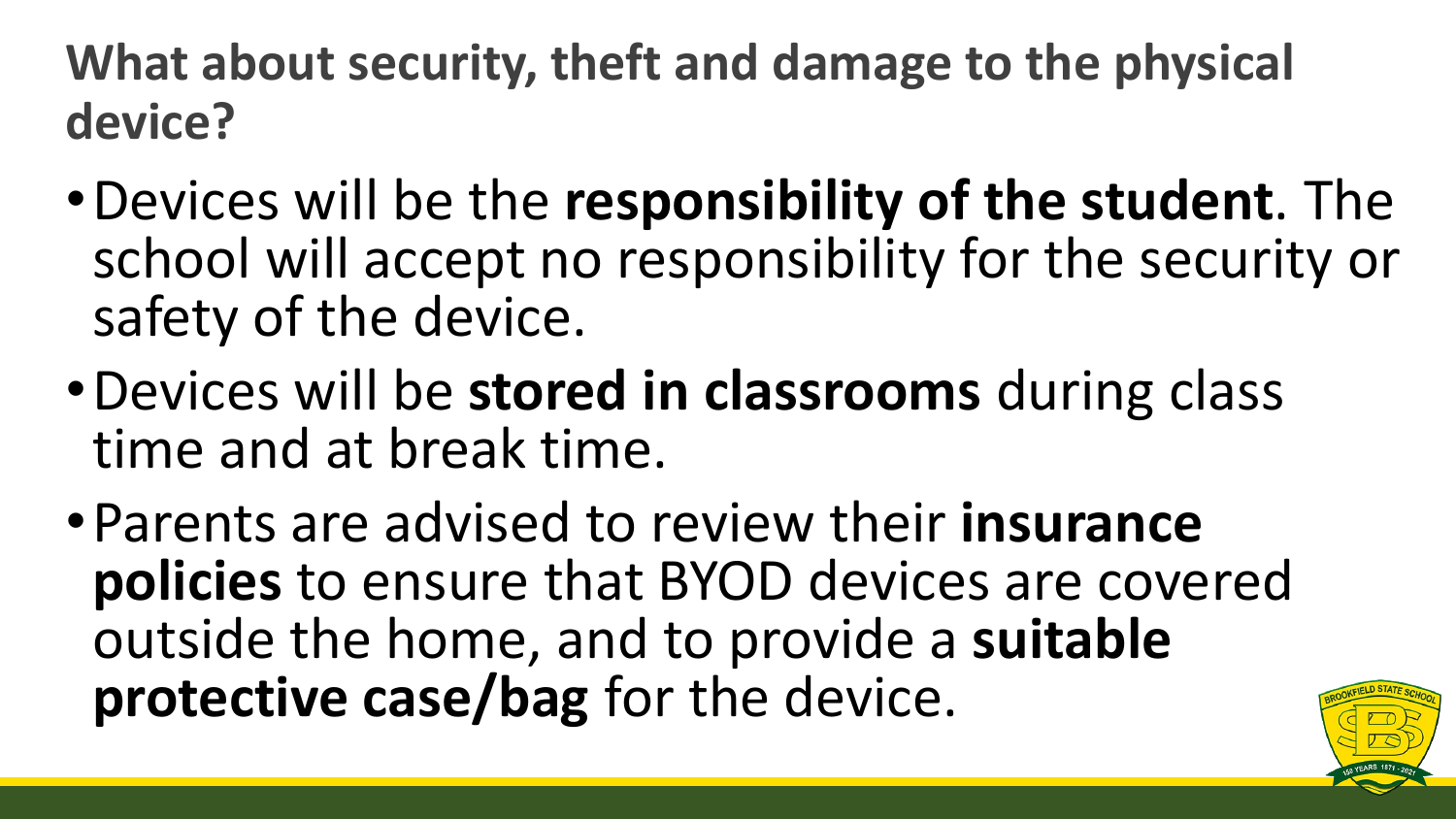**How will devices be connected to the school network?**

- •**Technical support** will be provided to ensure that students can access the secured wireless network.
- •3G/4G connection will not be allowed and parents will have to remove or password protect their 3G/4G connection so students do NOT access this unfiltered network whilst at school.

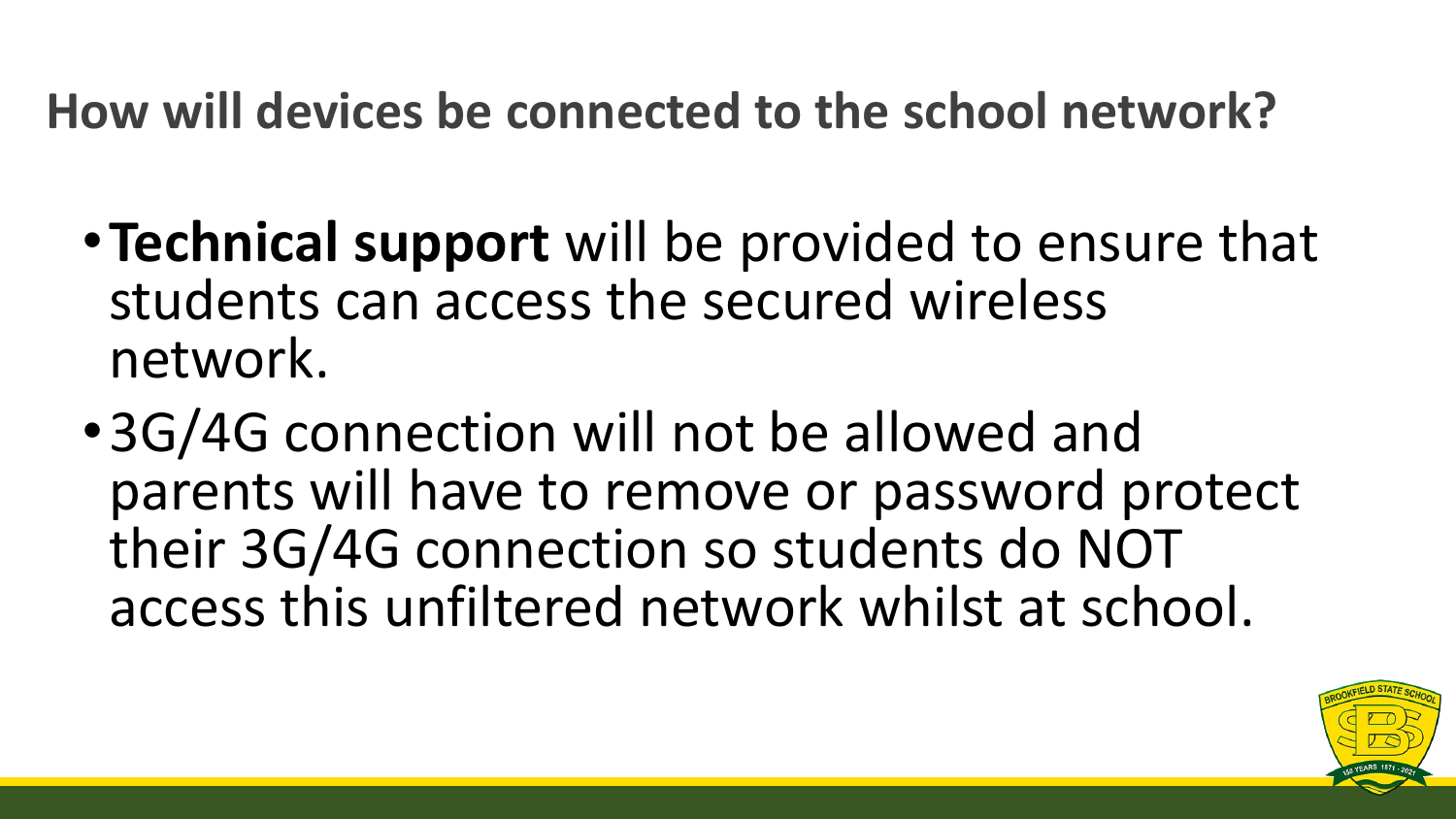#### **What about viruses?**

- No computer is immune to viruses or spam so it will be mandatory that all students protect themselves through virus protection programs or apps.
- Additional protection will be provided by school as students access the network, but no system is fool proof and virus protection will need to be regularly updated and scans carried out.
- **NOT …. Avast and Avg due NAPLAN online**







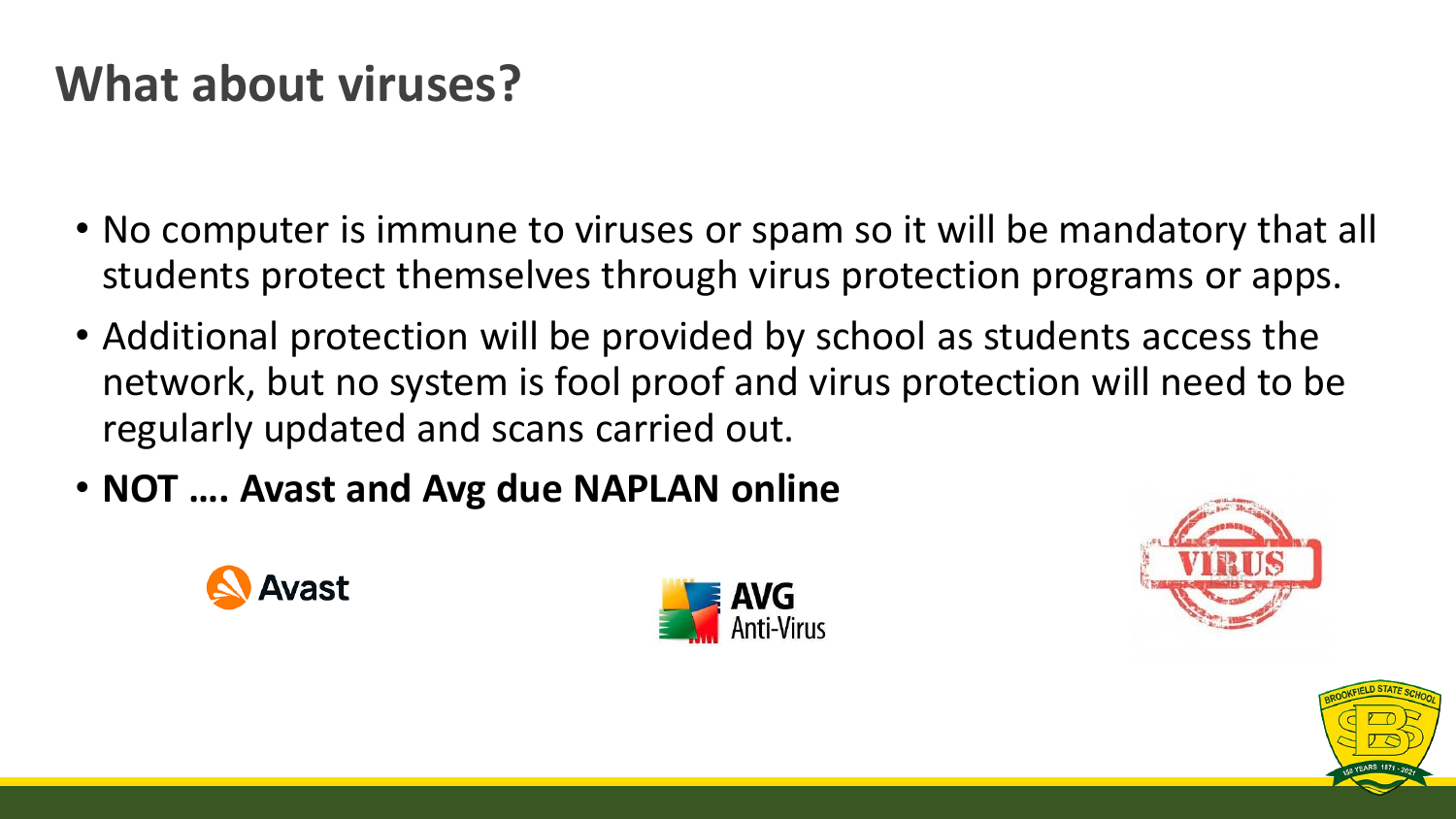### **Warranty**

- We will recommend that all devices have some form of warranty. While research shows that students take much better care of a device which belongs to them than a school provided device, accidents happen.
- Warranty is available in the JB HiFi Portal
	- **Microsoft Surface Go Extended Warranty (Up To 3 Years Cover) - \$62**

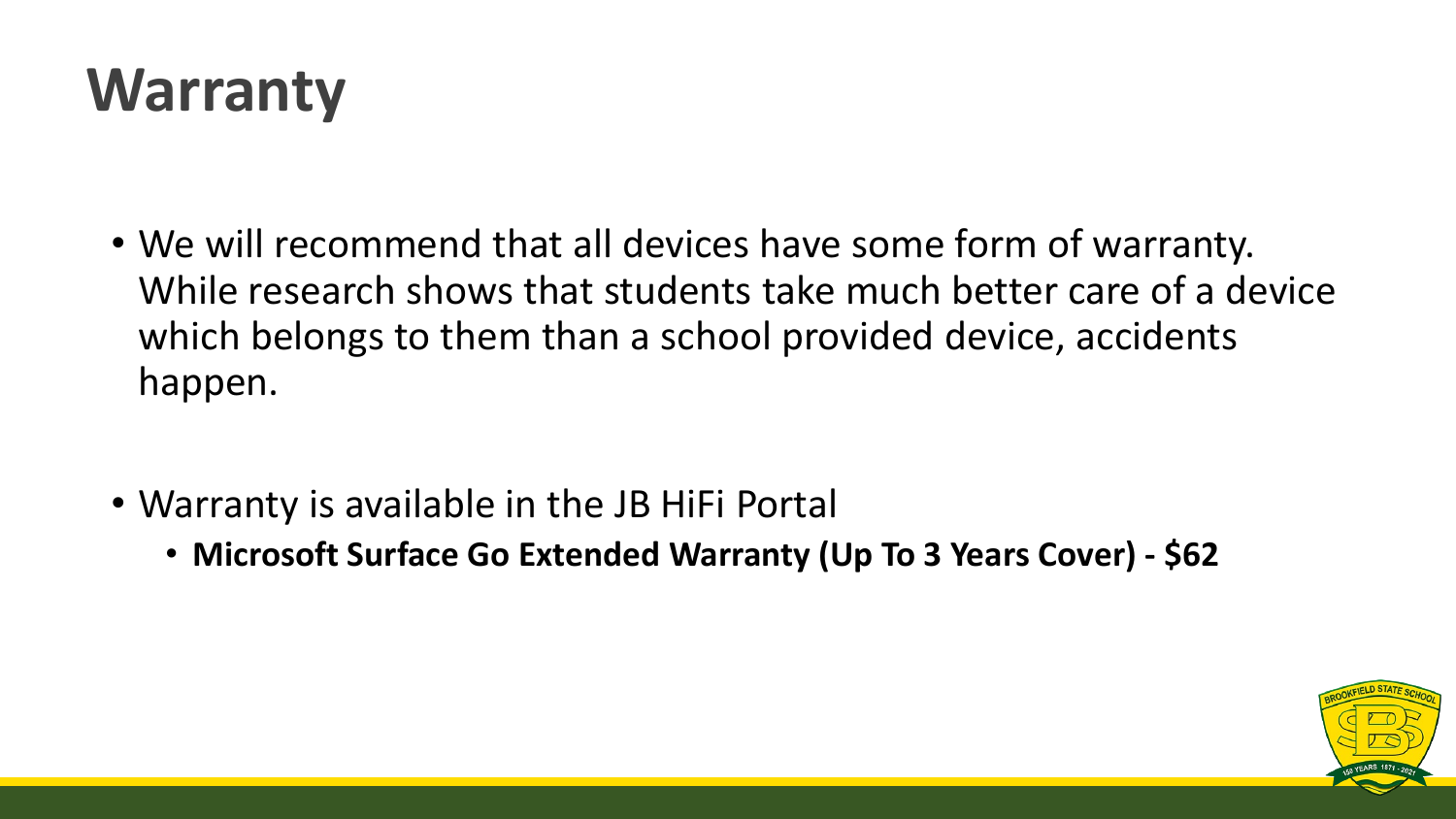**What filtering will be provided when students connect their own device/s?**

•The **standard filter** which is currently provided on the **school network** will apply to student owned devices as long as they connect to the school network in line with the Acceptable Use Agreement.



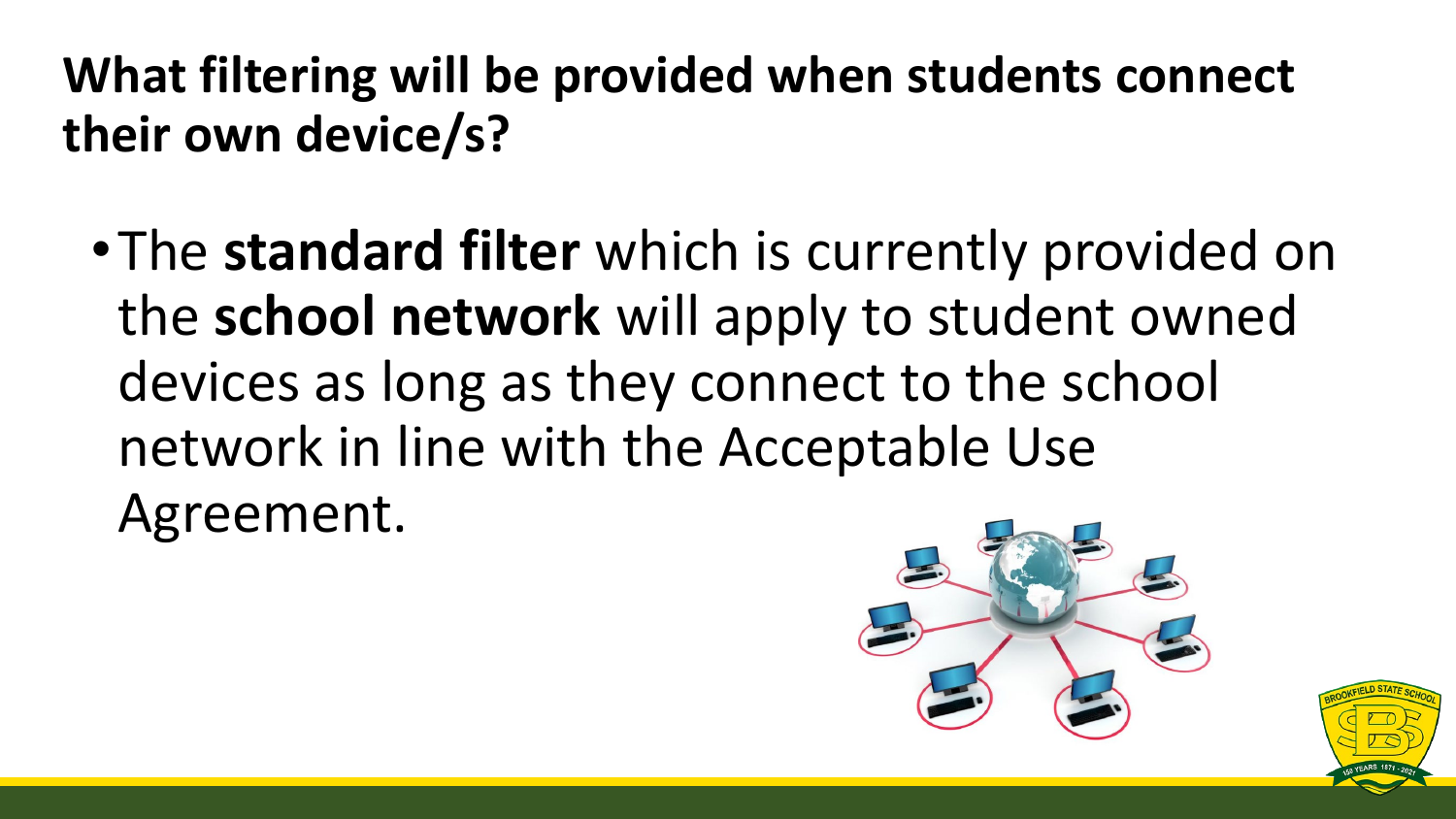## **Charging**



- It will be compulsory that personally owned devices are brought into school with a **full charge**.
- Students will be made aware that the school is not responsible to provide an opportunity or the necessary power to charge their device during the school day, although limited charging opportunities will be available.

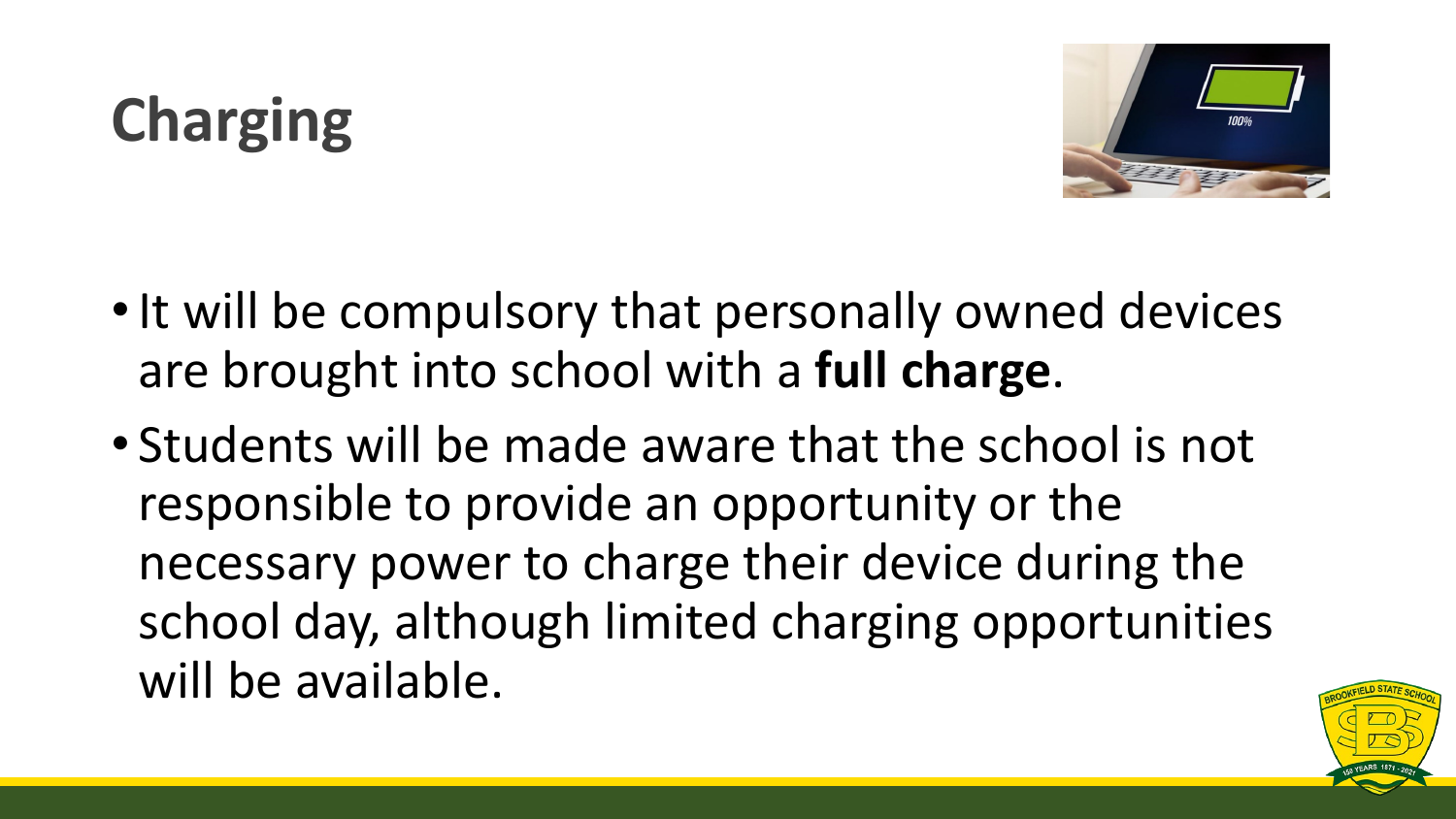### **What happens if a student uses a device inappropriately?**

- The **Student ICT agreement** and Behaviour Policies will outline the sanctions for inappropriate use of devices and network.
- Students and their parents will be required to sign the **BYOD charter**. Students will sign the **Student ICT agreement** yearly with their classroom teacher.
- These policies will be adhered to and that consequences of policy breaches are understood before network access is provided.
- These documents are accessible on the **school website**.

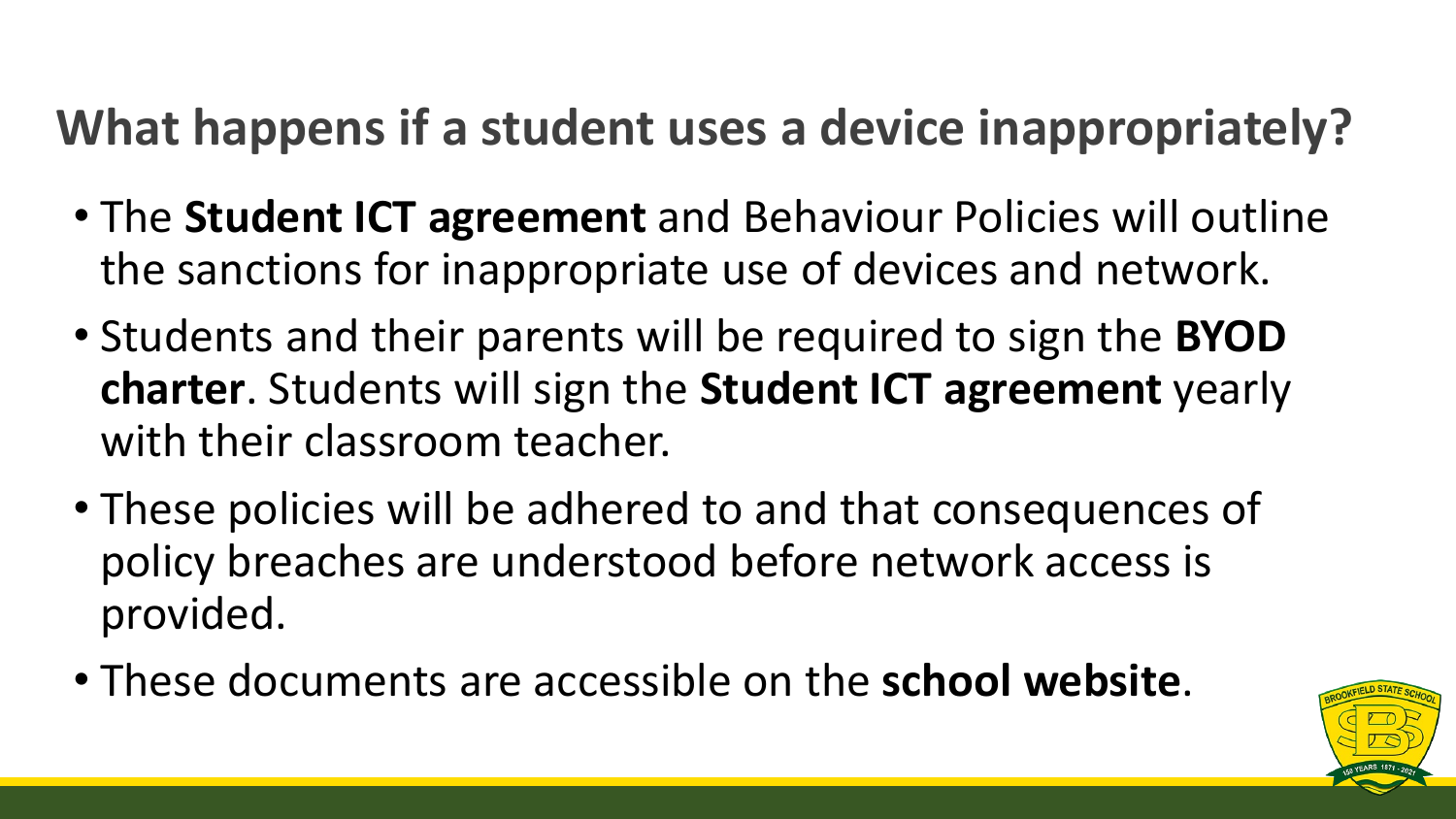**What if a student doesn't have a personal device?**

•If a student is unable to provide a personal device, there will still be shared access to a range of school owned devices. Ratio for each classroom is approx. 1:5.



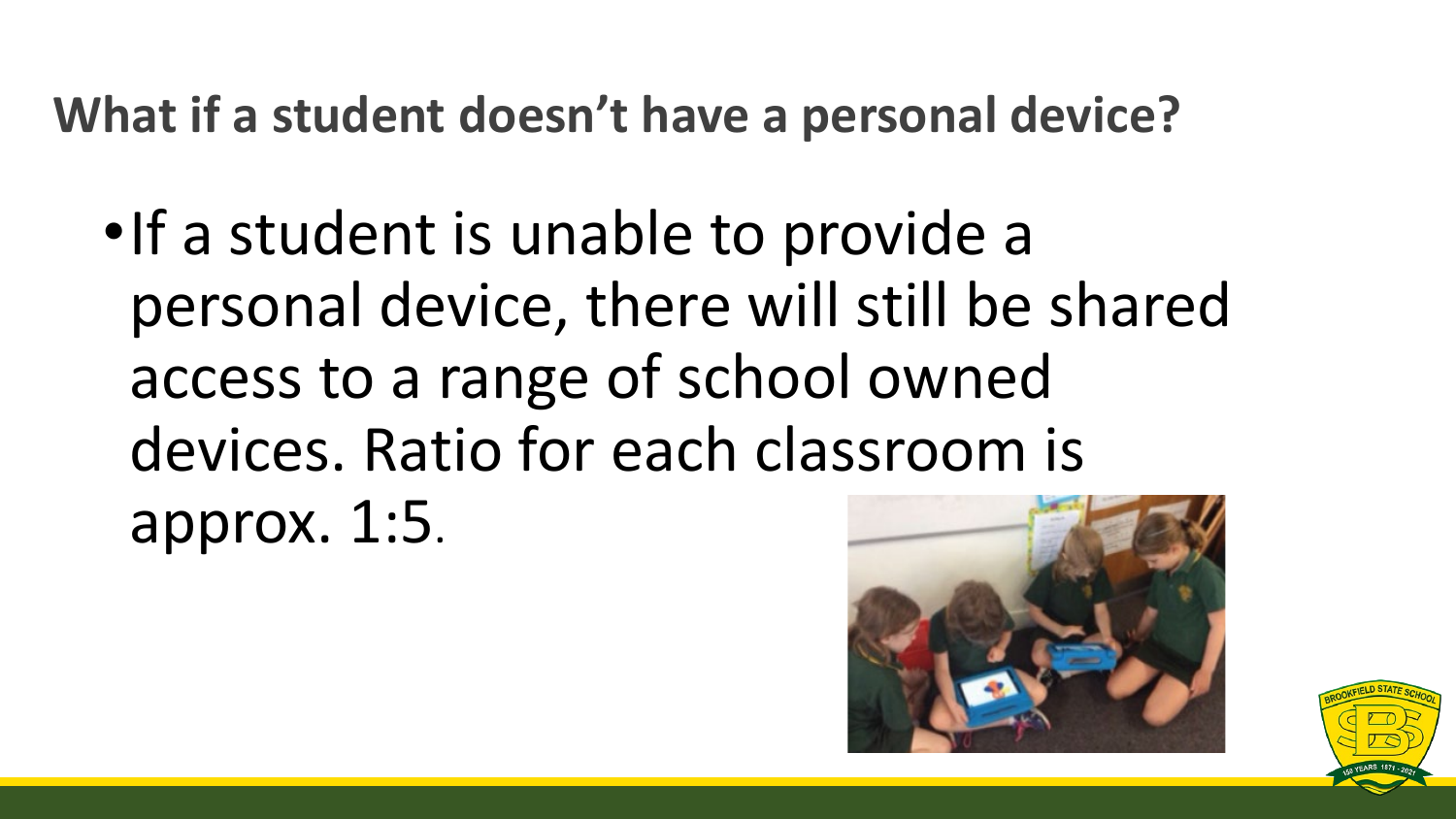## How Year 3 students use devices

- 10 15 minutes of online learning to start day e.g. Mathletics
- Class OneNote
	- o Sharing documents
	- o Collaborating
	- o Teachers gives feedback
	- o Some lessons e.g. number of the day
- Self talk in PowerPoint
- Digital Technologies Scratch, Hour of Code, Minecraft Education
- Writing session
	- Assistive technology
- Devices are used for sources in subjects like HASS and Health
- Brainstorming and Researching
- Homework offered online and paper



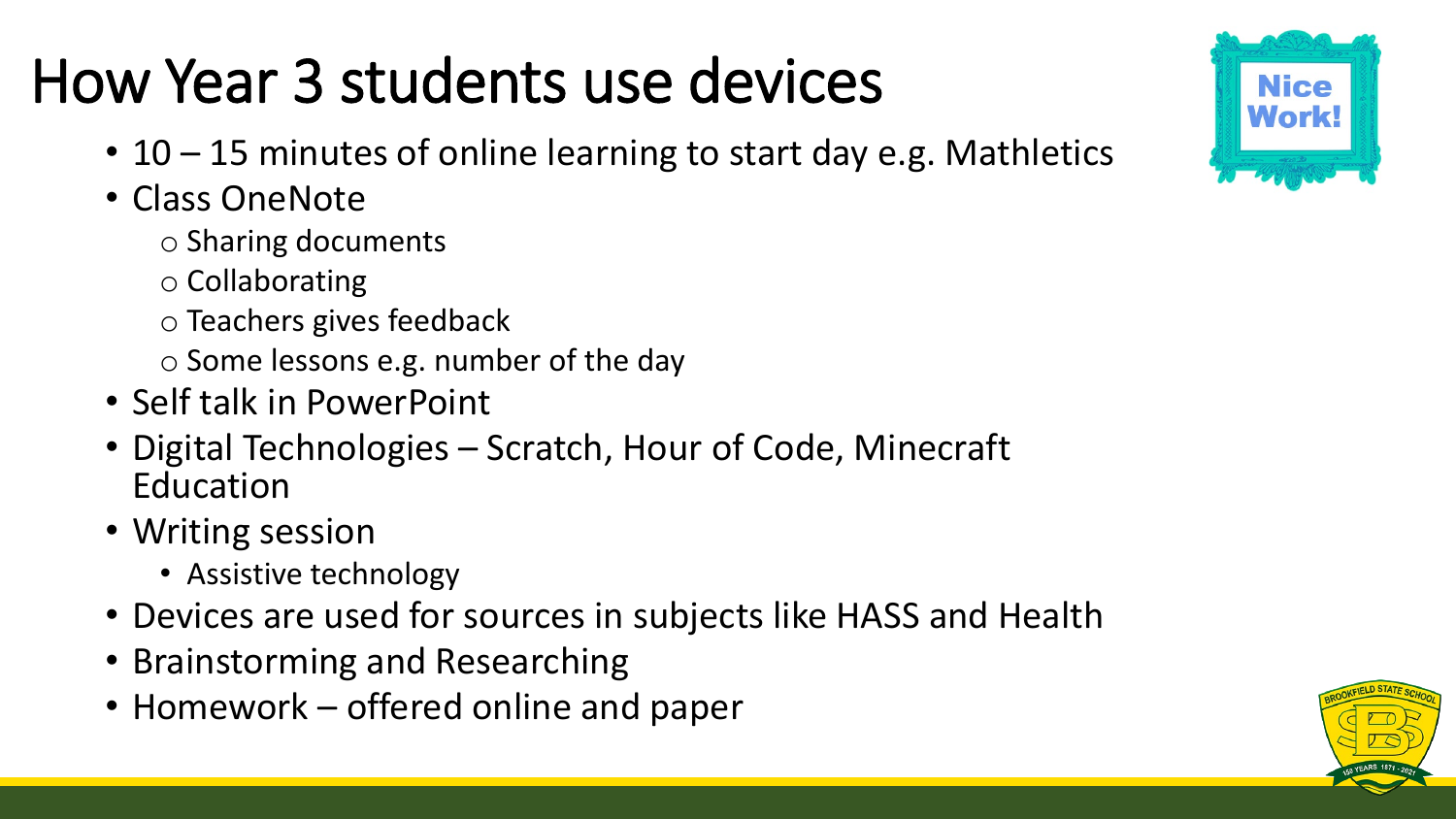### **What we have found so far….**

- Encourages independent learning
- Development of research skills
- Opportunities for collaboration
- Fosters creativity
- Extends the boundaries of learning beyond the confines of the classroom and the school day
- Increased opportunities for assistive technology to support learners
- Improved engagement

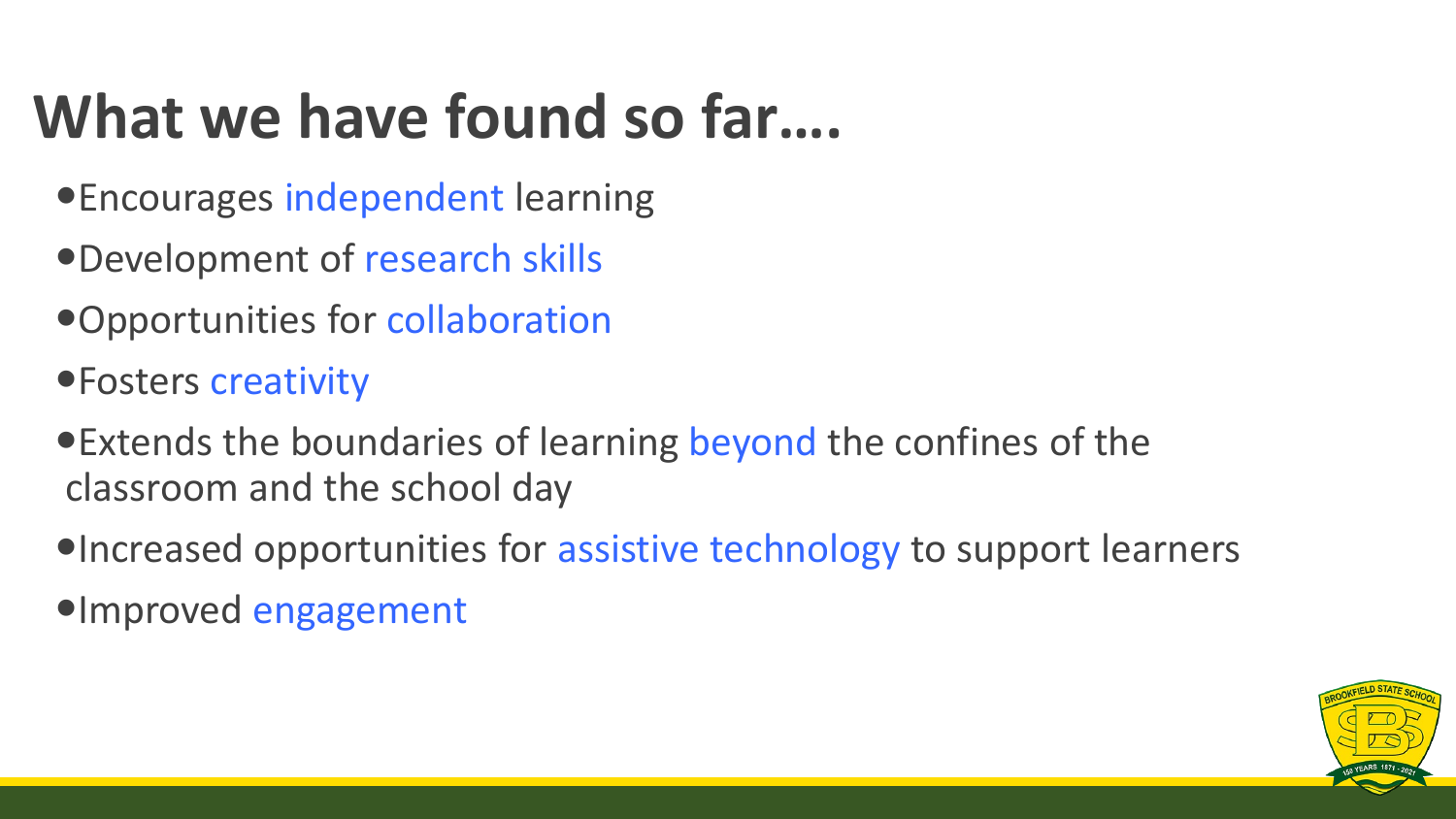## Assistive Technology

Assistive technology in education is any hardware, software or system of technical components and processes that enhances the capacity for all students to engage more effectively with the curriculum and their learning environment.

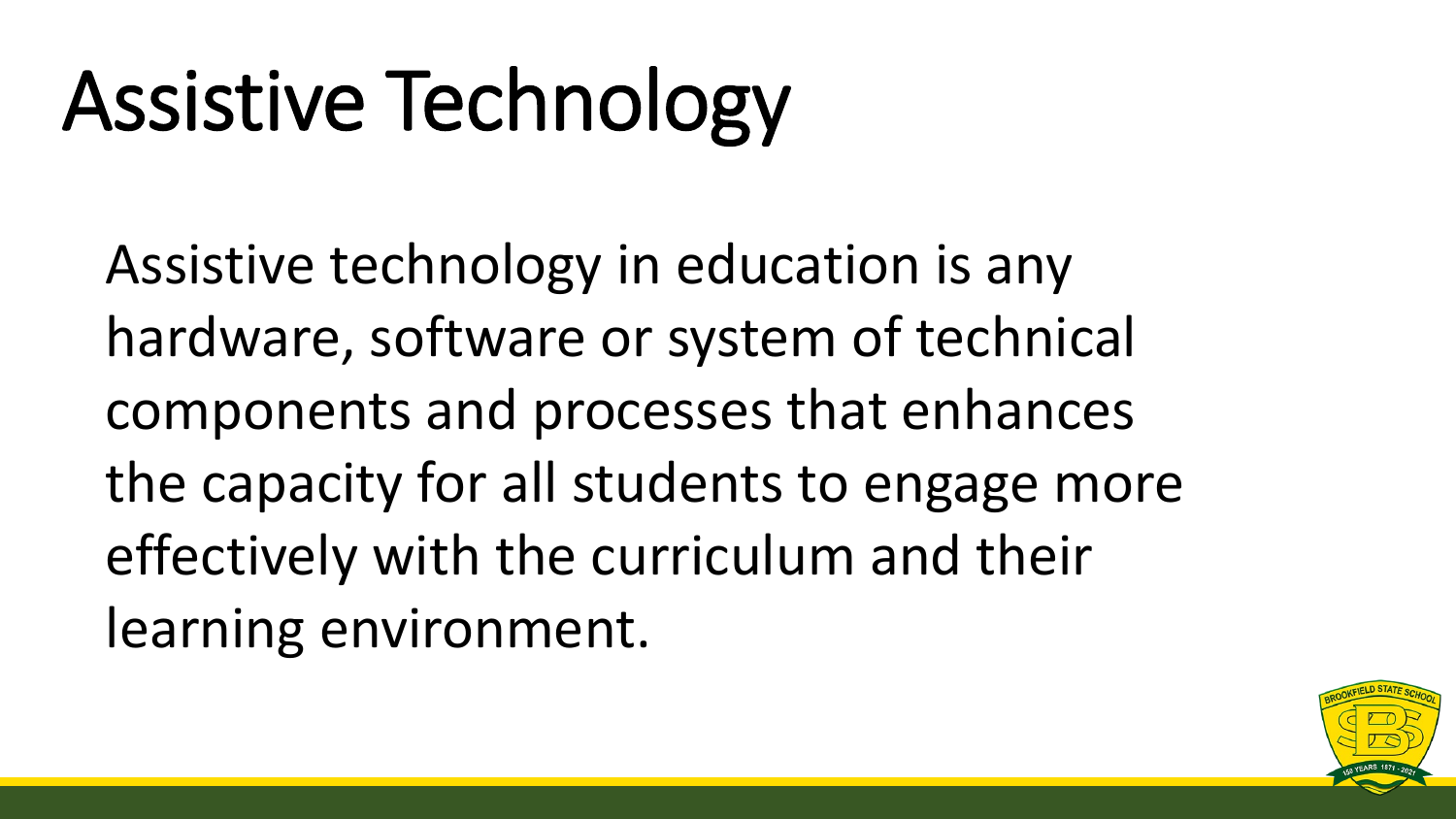### **Assistive Technology**

- Assistive technology can support teachers to provide teaching and learning that is accessible to all students. Assistive technology supports students with diverse learning needs within an inclusive learning environment by:
	- delivering information to students in a way that is more appropriate to their needs
	- changing the way a student can interact with the curriculum and their environment
	- providing a more appropriate and accessible way for students to demonstrate their knowledge and understanding of the curriculum.

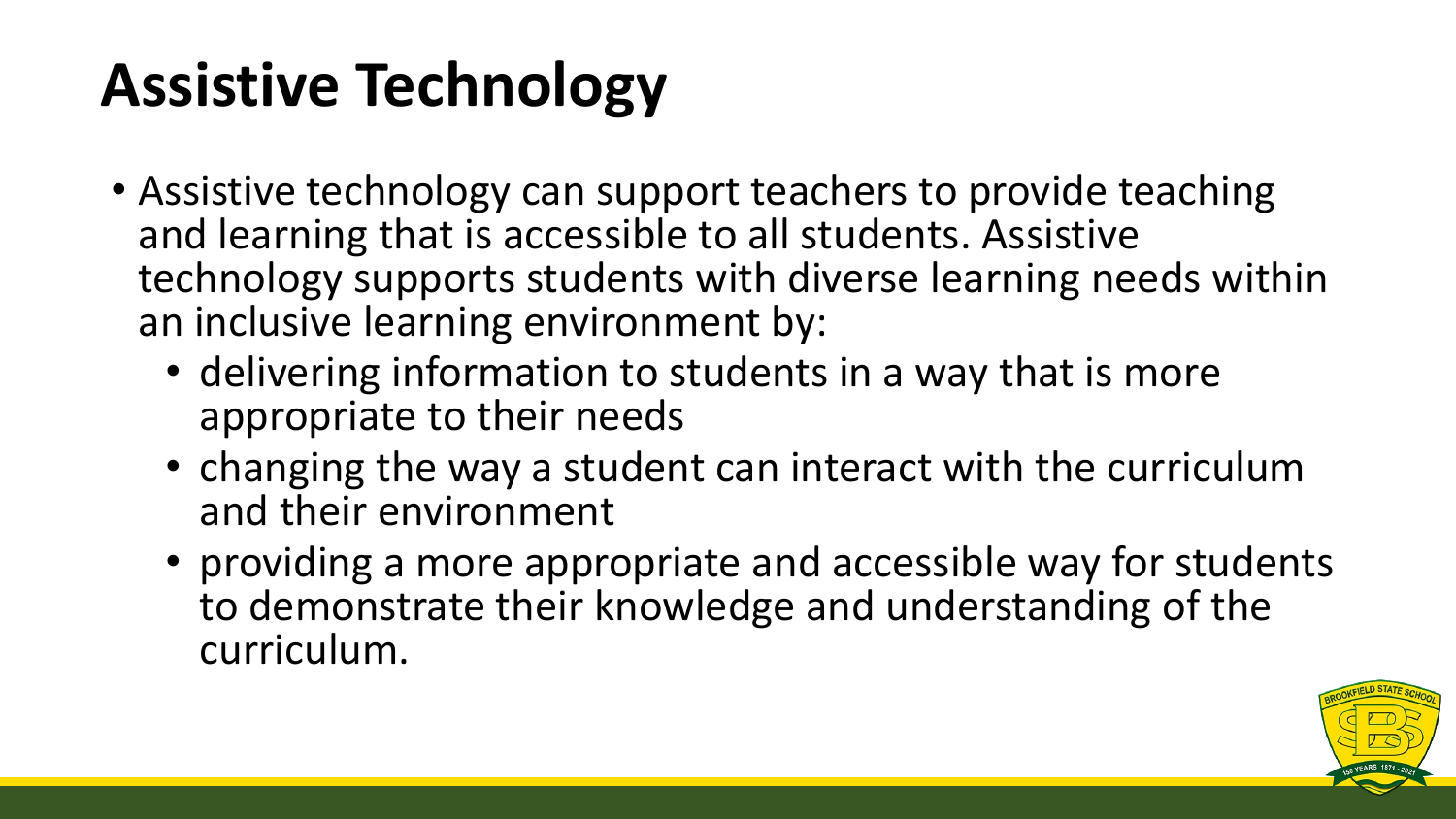# Assistive Technology

- 1. Reading immersive reader
	- Immersive Reader is a free tool that uses proven techniques to improve reading for people regardless of their age or ability.
- 2. Touch typing
	- Touch typing is the ability to type with all your fingers without needing to look at the keyboard to find letters. You achieve this not only by memorizing the placement of each letter, number, and sign on the keyboard, but by also memorizing which finger controls which keys.
- 3. Voice to text or audio recording
	- Converts spoken to written text or records their answer via an audio recording



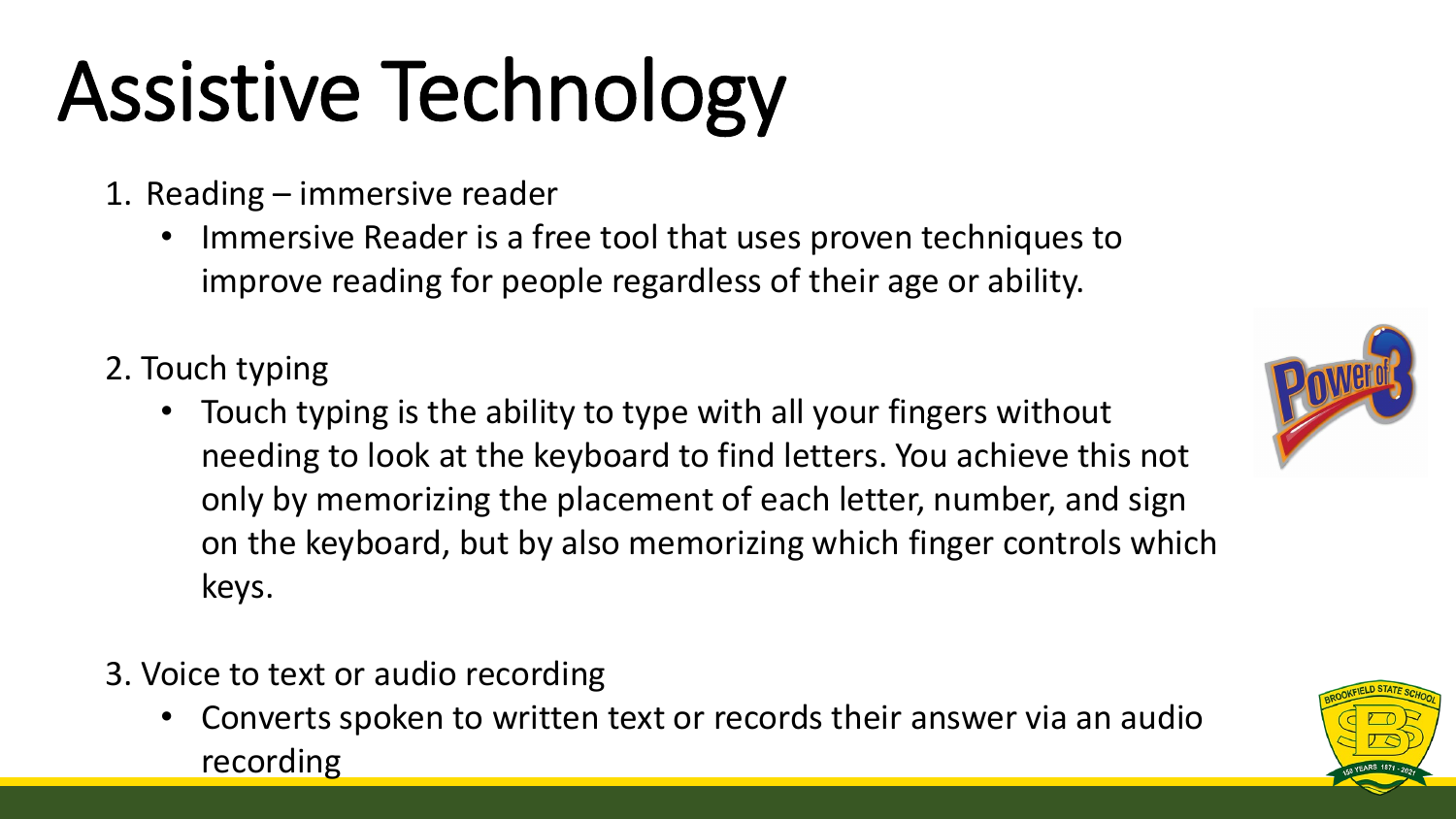## How will devices prepare students for NAPLAN online?

- 1. Locate and select an answer
- 2. Type and edit answers
- 3. Read the screen and navigate web pages including zoom in or out of screen content
- 4. Manipulate objects on a screen
- 5. Read and comprehend digital texts
- 6. Plan and compose texts using word processing
- 7. Listen using a headset